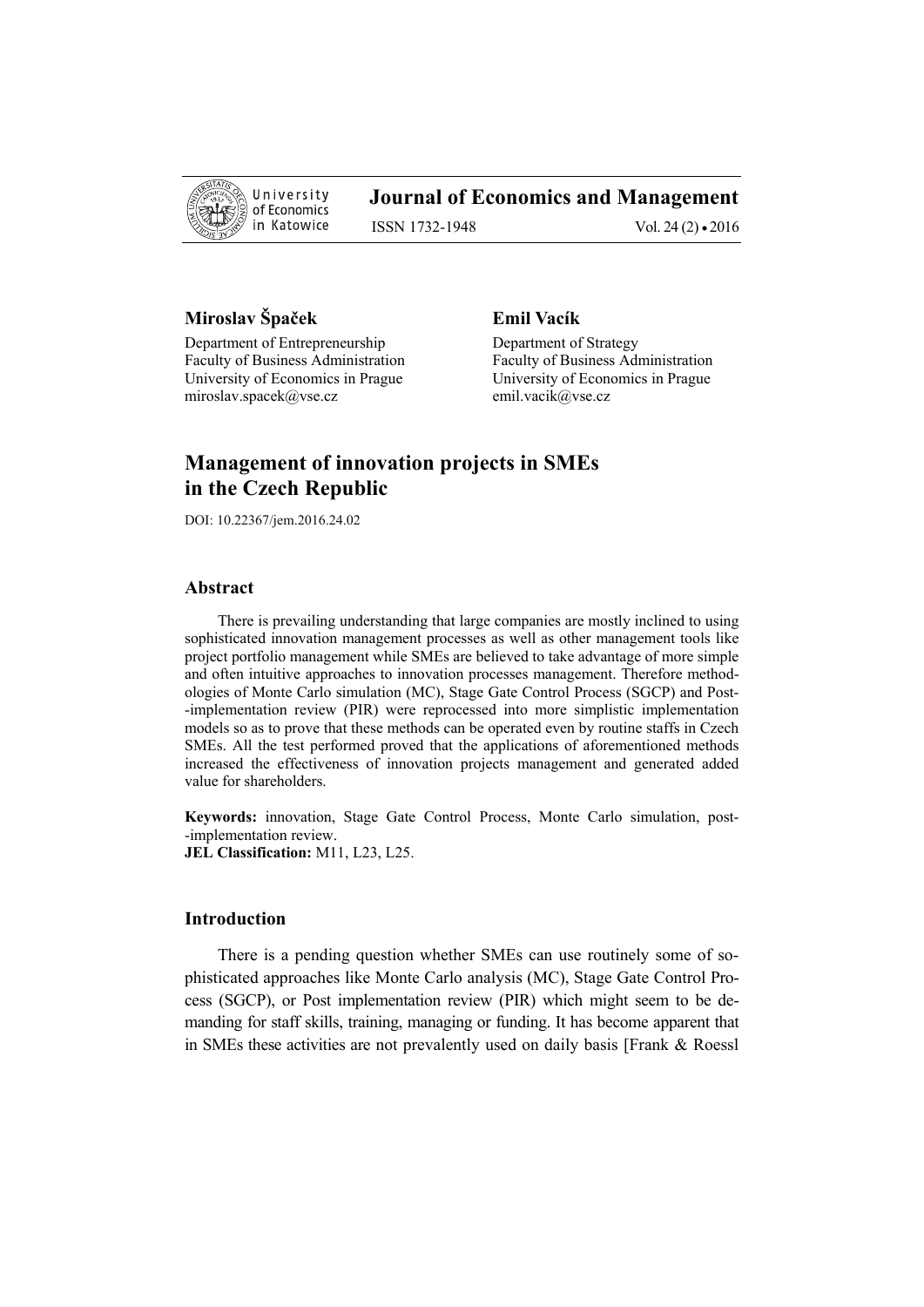2015]. Hardly can the company set up a dedicated team which would be in charge of permanent observation and control of these activities. The point is that these approaches should be in some extent simplified so as to be easily adopted by SME's company staff. Till now, there has been only a partial adaptation (e.g. in small food business [Howieson, Lawley  $&$  Selen 2014]) for the decision support concerning innovation project contribution for firm´s value creating in the SME´s segment. To fill this gap it was necessary to develop implementation models for the application of aforementioned methods which would be instructive enough and easily implemented and operated in SMEs. Research question to be raised in this respect is whether SMEs can easily master any of these methods under strictly confined conditions which are typical for SMEs and make them efficient company value drivers.

Such implementation models have been developed in University of Economics in Prague over several past years. Moreover all implementation models had to be tested and validated on innovation projects taken from industrial practice. These real case studies illustrating the topics are described in this paper.

#### **1. Innovations and its impact on company value creation**

According to Drucker any company has just two sources for growth – marketing and innovations [Drucker 2008]. Moreover Pitman [2003] proved that long-lasting company value growth was still by far the best indicator of quality of company performance. Exploration of the impact of innovation on company growth is still in spotlight for many researches. Mañez et al. [2013] as well as Rochina-Barrachina et al. [2010] examined the effect of process innovation on productivity growth with the emphasis on differences in company size. They concluded that innovation boosted company productivity no matter what company size was. For small firms the productivity growth was only temporary while for large firms the growth was long- -lasting. The reason is that the innovation processes in small firms are rather incremental and easy to imitate while innovation processes in large firms are preferably of radical character and therefore unique. Similarly large companies introduce more complex processes dedicated to innovations that have become common knowledge with a longer delay. Rosenbusch, Brinckmann & Bausch [2011] examined relationships between innovation and company performance and found out that this relationship was ambiguous and depended on the context. Factors such as the age of the firm, the type of innovation and the cultural context affected the impact of innovation on firm performance to significantly larger extent [Ates, Garengo, Cocca & Bititci 2013].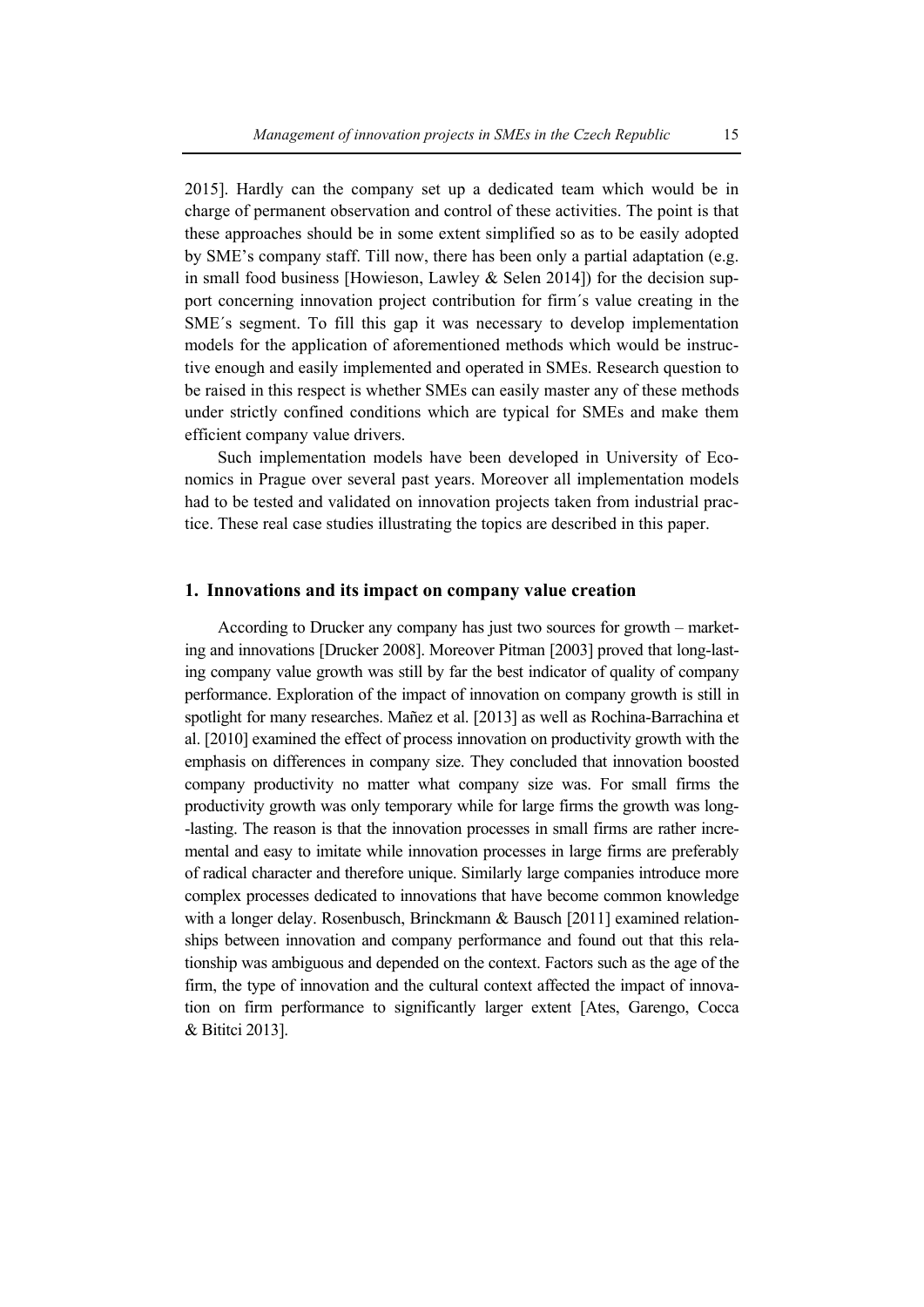Winning competitive advantage is usually considered one of basic strategic goals which enables company to outplay competitors and generate value for shareholders. Any company has to possess dynamic capabilities which include difficult- -to-replicate enterprise capabilities. These capabilities are required to adapt the company to changing customer and technological opportunities [Teece 2007]. One of the most significant capability is company ability to innovate. Strategic innovation consists of four different processes that are already challenging on their own: (1) strategising, (2) entrepreneuring, (3) changing, (4) investing. Managers must think of the entire process, from idea generation and managing the renewal process up to the successful implementation of the innovation [de Witt & Meyer 2014, pp. 437-440]. For the innovation to be a customer value generator is essential to be properly designed and timely launched. In order to meet these demands a company has to establish functional and effective management of innovation activities. Despite possible variability of innovations there is an idea that a sort of formalized process can be conducive to effective management of innovation activities [Špaček 2012]. Once such a process is put into effect then the company may proceed in consonance with prescribed and properly defined steps and bring innovation project to the end in expected time and within predefined budget. Research question to be raised in this context may react to necessity of having powerful analysis tools like MC simulation to be used for analysis of risk impact on innovations projects. Furthermore there is the need to have managerial vehicle for effective innovation process management like SGCP as well as the ability of SMEs to use techniques for innovation project analysis like PIR approach.

#### **2. Research methodology**

Since the examination of problematics was preferably based on qualitative research, the method of case study was given a priority. It is not far from true that the case study is one of the most frequently used qualitative research methodologies [Yazan 2015; Yin 2014]. The topic of a case study definition was also tackled by Merriam [1998] who views the case as a thing, a single entity, and a unit around boundaries exist. Designing of case study must follow the basic logical sequence that connects the empirical data to a study's initial research questions and ultimately to its conclusions [Yazan 2015]. The first step of the research was therefore oriented on the qualitative level, concerning interviews with top and middle management of SMEs. The aim of this interviews was to describe the decision problems, match them with firm's performance and find out all limitation which could influence the decision making process. After that value analysis could be completed by modelling data and their evaluation. The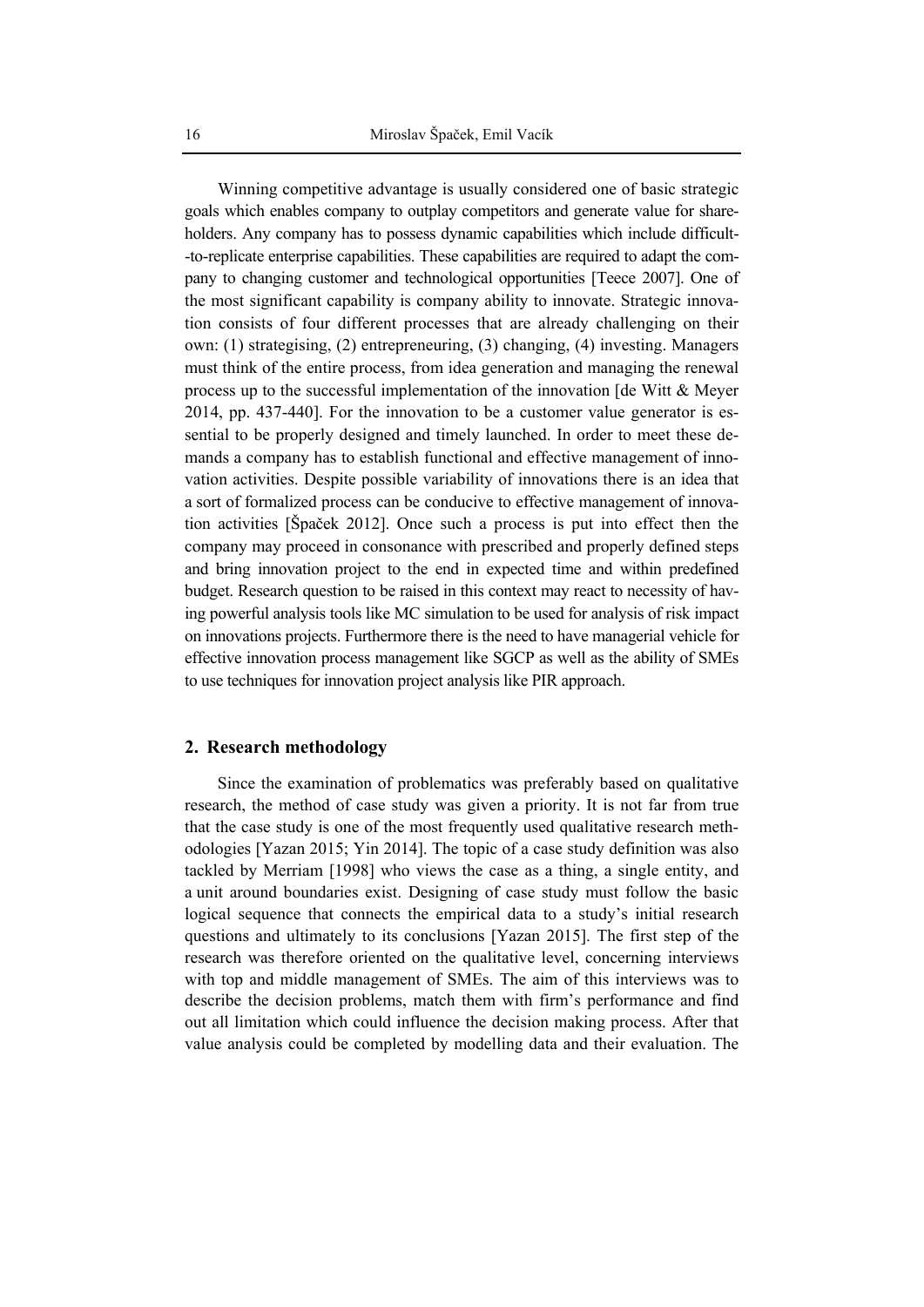outputs of data simulation formed the scenarios which were submitted to management for decision making.

Projects chosen as case studies are to demonstrate the use of basic methodologies convenient for innovation management and value process management creating. The MC simulation is suitable for doing innovation project risk analysis, according to which it is possible to design quantitative scenarios and make decisions towards innovation project contribution for value creating. The SGCP is a methodology used for innovation project management which take place in actual time and environmental framework. The PIR is a final phase, where the ongoing projects could be analysed and outputs of it may contribute to growing firm's knowledge. Case studies presented are based on following theoretical background.

# **2.1. Risk analysis of the investment project by support of MC analysis**

MC simulation represents certain type of computing algorithms which simulate behaviour of various physical and mathematical systems. MC simulation can be defined as stochastic, static simulation which uses continuous distribution of input variables [Wright 2002]. MC simulation can be used as a tool for the solution probabilistic models which cannot be solved at all or can be solved by means of analytical methods with difficulties [Koller 2005]. Primary output of MC simulation is the probabilistic distribution of output value of a simulation model and its statistic characteristics. In addition MC simulation is considered quite demanding approach which requires properly skilled and qualified staff which has moreover good command of mathematics and statistics. Despite this demandingness which may deter potential users from the application of MC method it is possible to make this method much more simplistic and open it up to non-professionals. This was exactly what SMEs want: to use demanding and complex method which would help facilitate risk analysis on one hand and not simultaneously invest excessive money or effort to education of company staff to acquire skills which are not applied on a daily basis. The goal of this part of this paper was to elaborate methodology of the application of MC method in SMEs. MC simulation is a technique currently used in power engineering for instance for power system composite reliability assessment due to its flexibility and the possibility of obtaining the probability distribution of variables of interest [Madhusudahan & Sankar 2007]. Further field of use the MC modelling can be traced in SME´s financial performance prediction influenced by adding middle-manager innovators to low-innovation SMEs [Mellor 2015)]. The use of the MC simulation can be often seen in valuation of innovation investment through real options method [Liu & Liu 2006).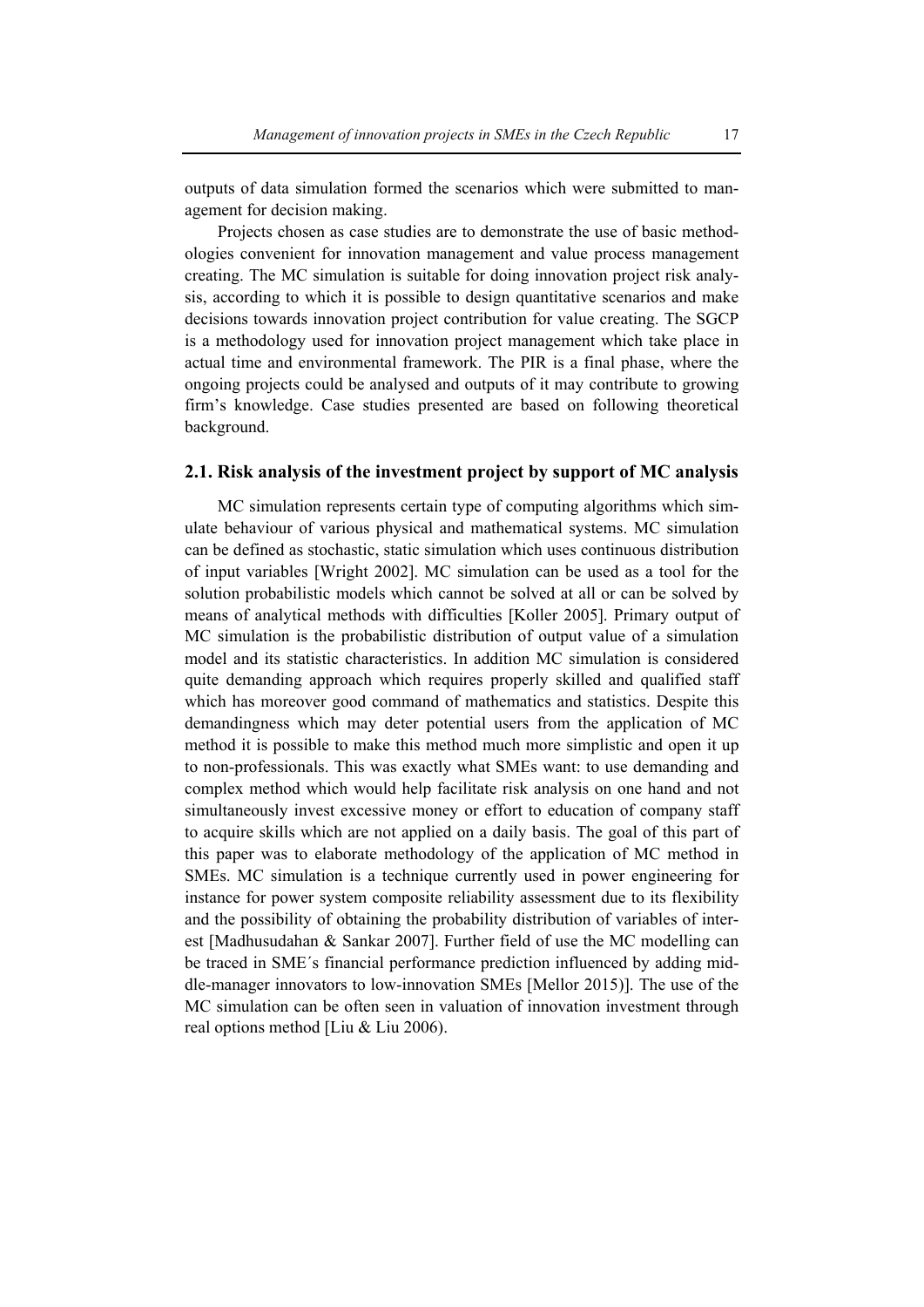### **2.2. Product portfolio management innovation by SGCP**

In general SGCP is a conceptual and operational road map which enables passing a new product project from the very idea to a final launch [Cooper 2008]. The term SGCP was coined for the first time in late 80. by Cooper [1986; 1990]. Over next two decades he gathered findings and best practices from companies which had a proven track record on innovation and arrived at formalised process which included: building in an idea capture and handling system; doing voice of customer research work, including "camping out" with customers and working with innovative users; generating scenarios; and holding major revenue- -generating events [Cooper et al. 2002; Cooper 2008]. The idea behind the process is to systematically and carefully evaluate the merits of a product or service idea before, rather than after, it is launched [Cooper 1990]. He postulated SGCP to help firms minimise the risk of new product failure and to help managers develop differentiated products or services with superior value [Barringer & Gresock 2008]. SGCP typically consolidates tasks and decisions into a bundle of activities so called stage. Passing on the innovation from one stage to another is contingent upon meeting criteria and the approval of management gates (so called gate keeping) [Barringer & Gresock 2008]. It is worth to stress that SGCP is not a rigid but flexible concept. It may be creatively and purposefully adapted to serve special purposes like product and process quality improvement [Wuest et al. 2014]. Especially SMEs can´t afford to use SGCP in the full scope [Donath 2001]. As pointed out in this paper it can be also adjusted to special type of business or company size. The SGCP methodology is not routinely used in the project management of SMEs in the Czech Republic. On the contrary the literary sources describe the use of this approach in Germany [Leithold et al. 2015].

#### **2.3. Innovation projects PIR implementation**

PIR means retrospective evaluation of actual project performance as compared to initial assumption. PIR is usually performed 1-2 years after the implementation of the project. The objective of PIR is not only a plain comparison of originally set performance indicators like profit, investments, production capacity utilisation, technology failure rate, etc., but also obtaining lessons learned to be applied to the next projects. PIR topic was subjected to more than 15 years systematic literature search nevertheless PIR approach hasn't been largely tackled by SMEs so far. Over this time various approaches to PIRs were experienced [Fotr et al. 2009]. These findings enabled to arrive to some generalisation concerning formalised methodology of PIR, which would be applicable with slight modifications to any industrial subject. This methodology is addressed in this paper.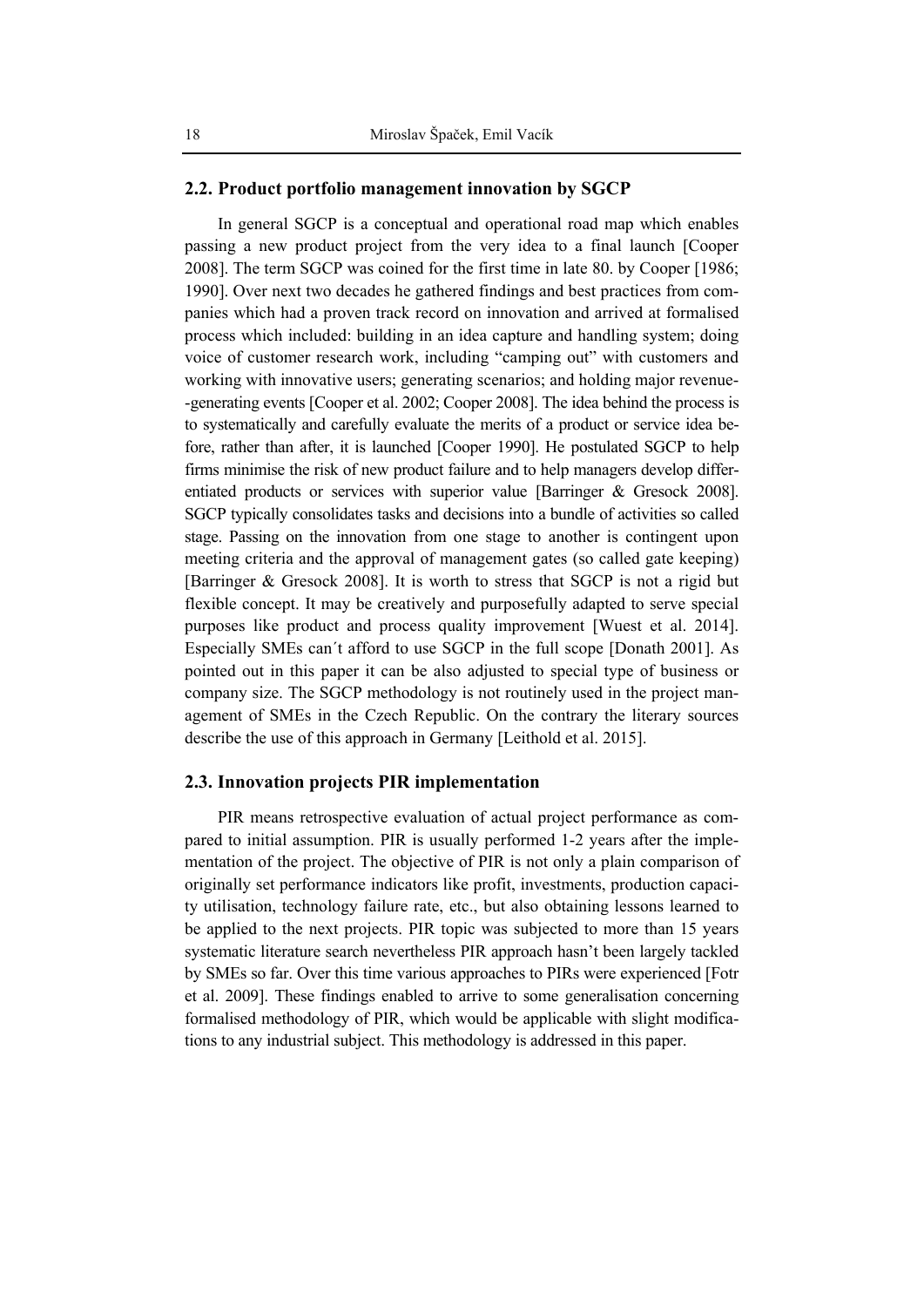Inclusion of feedback into investment decision making process represents a powerful tool for the improvement of quality of investment process management. This feedback which is designed as *post implementation review* (PIR) or *postaudit of project* offers a tool by which it is possible not only to learn from past mistakes but also implement corrective measures to pending projects to prevent from undesired proceeding the project and thus to minimize deepening possible losses [Downs & Kondolf 2002].

Projects to be selected for PIR should observe several rules which are dependent on the size of the company, the scope of investment activities and general entrepreneurial context. Evaluation of PIR can be made according to various standards. In this paper the methodology of Špaček [2009] was applied.

#### **3. Case studies**

As case studies the authors chose three typical examples demonstrating the stepwise use of mentioned methodologies in real firms. Photovoltaic Power-Station as a highly risky project accompanied by high investment costs was tested by MC in this paper. Pharmaceutical firm operating under strictly regulated rules so as to avoid the risk of damage of human health was chosen as an appropriate example for SGCP. An example from machinery firm was taken for the demonstration of Post Implementation Review. All these case studies were completed during 2010-2013.

# **3.1. Risk analysis of the investment project by support of MC analysis**

Photovoltaic PowerStation project was selected to exemplify the effectiveness of using MC simulation in SMEs.

Consortium of Czech entrepreneurs decided to invest financial resources into construction of Photovoltaic PowerStation. Designed installed input was either 1.0 or 1.5 MW. Advantageous purchase energy prices up to CZK 14.0/1 kWh over this period were incentives for this investment. Even if the Czech Regulatory Office has temporarily announced gradual decrease of electricity purchase prices this investment remained still a lucrative opportunity [Bobůrková 2009]. Further investment stimulus is income tax exemption for  $5 + 1$  years. A typical feature of such an investment was a relatively high cost up to CZK 90-120 million for each installed MW in output. On the other hand operational costs of these investments have been low for the tested period. Supposed life time of installation was 20 years. In course of this period the efficiency of solar panels has decreased. Concerning announced decrease in purchase prices of electricity from renewal energy re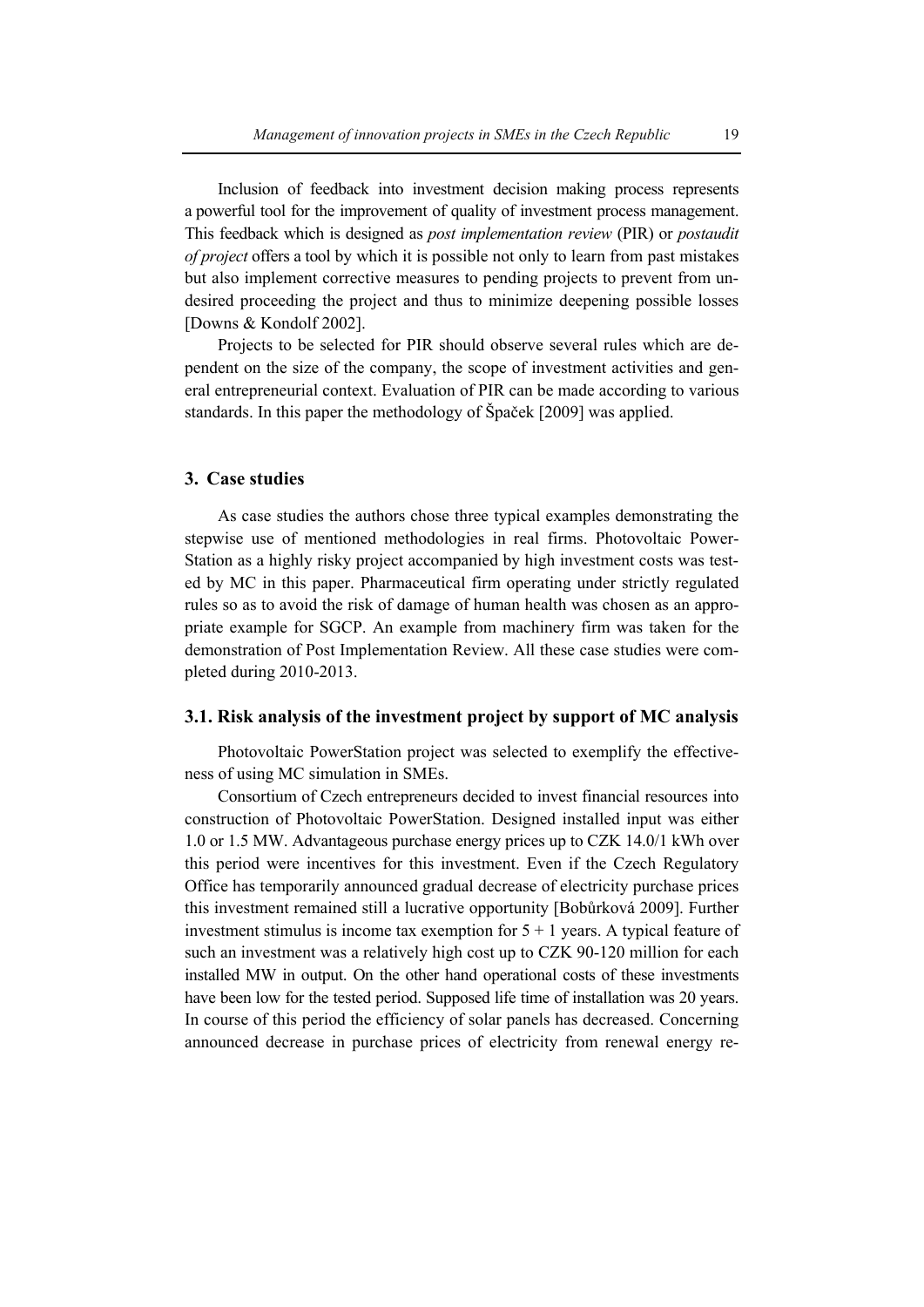sources, there was no time for protraction. Exploitable area for Photovoltaic PowerStation construction was limited to 50  $\text{km}^2$ .

For evaluation of value creation of this innovative project key performance indicators such as Net Present Value (NPV), Internal Rate of Return (IRR) and Index of Return (IR) were chosen. As an auxiliary criterion Payback period from discounted and/or non-discounted cash-flows was used. Financial model of investment project was processed in current prices for 20 years term. Discount rate was derived from WACC and increased by unsystematic risk premium. Values of key performance indicators are presented in Table 1.

NPV (thous. CZK) IRR  $\begin{array}{c}\n\text{IKK} \\
\text{(%)}\n\end{array}$  IR Payback period in years (non-DCF) Payback period in years (DCF) 5,253 | 11.1 | 1.03 | 9.3 | 18.8

**Table 1.** Key performance indicators of Photovoltaic PowerStation investment project

Source: Own calculation.

To proceed with this method it was necessary to observe a couple of recommendable steps: First of all it was essential to choose simulation software like Crystal Ball (CB) [www 1]. Then it was necessary to set up a financial model which represents backbone of Monte Carlo. This model clearly stated which output criteria (like NPV) would be observed. Next step was risk factors determination (sensitivity analysis or an expert opinion). The most critical step is key risk factors determination and assigning probability distribution to any of key input variables. For the latter due to shortage of historic data experts' opinion played crucial role. Probability distribution were selected so that the opinion "to be on the safe side" principle was observed (the probability distribution shapes of the costs item would incline to overcoming mean value and vice versa for profit values). It is worth mentioning that risk factors usually gained different values during project life time (20 years). Total number of risk factors therefore accounted for 90 (6 x 15 = 90). All the variables which were used in the simulation were derived either from expert knowledge or actual market values. The key parameter values were then set as follows:

- 1. Quantity sold was derived from demand for the product and possibilities of its further processing.
- 2. Production capacity utilisation reflected possible variability of production capacity in dependence of technological constraints.
- 3. Unit price of the product.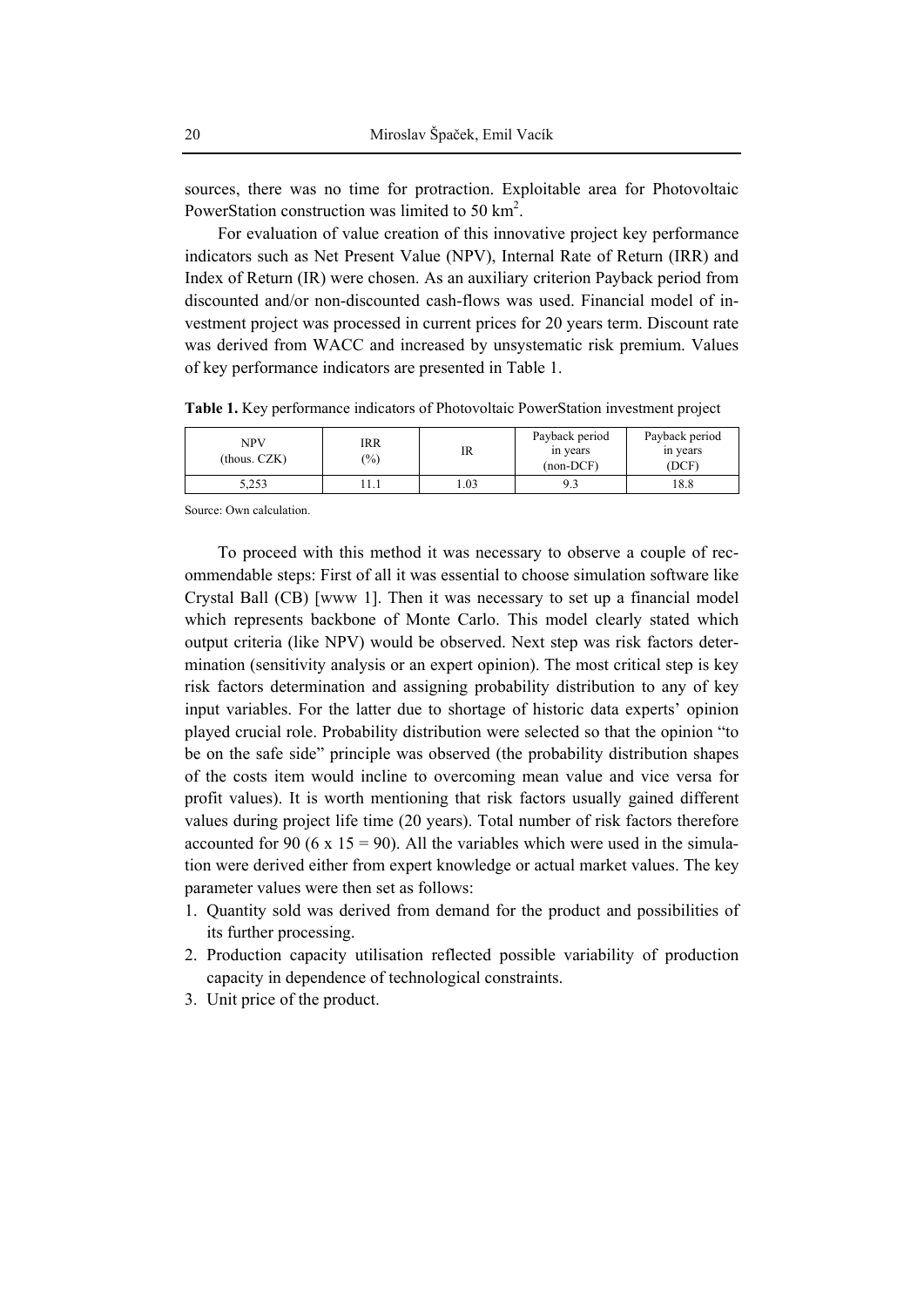- 4. Operation production costs reflected prices of key raw materials as well as accompanying overhead provoked by the implementation and operating production unit.
- 5. Investment expenditure were expressed in terms of inevitable investments to be executed during project lifetime.
- 6. Discount Rate variability mirrored different risk exposure during project lifetime including the change in company capital structure (depending on the way of project financing).

The number of simulation steps was 50,000.

#### **3.2. Product portfolio management innovation by SGCP**

PharmaComm s.r.o. is the mid-size Czech pharmaceutical company which is focused on the development, production and sales of active pharmaceutical ingredients. Development of a new product thus requires exploration of multistep technology, its optimisation and validation. In order to minimise failures, the company established formalised innovations management process, which bears resemblance to SGCP.

Stage 0 − discovery: Activities were oriented on revelation of opportunities and generation of new ideas about the product. Process of innovation was initiated by collecting ideas, which may originated from both inside and outside the company. Ideas generators were usually R&D or marketing people. The output of this stage was critical assessment of ideas from various points of view like environmental impact of technology, accessibility of key sources, preliminary technical feasibility etc. If the results substantiated further proceeding with the idea, then the topic would move to the next stage where it was subjected to preliminary laboratory examination. The gatekeeper in this stage was an expert panel which was composed of R&D Managers and specialists, Quality Assurance Managers and Technical Managers.

Stage 1 – scoping and laboratory exploration: A comprehensive assessment of technical and financial benefits of the project and its market prospects was performed. This stage usually worked with variant and scenario approaches. This critical stage had to prove that the technology projected was feasible from technical point of view. To avoid potential intellectual property conflicts, preliminary laboratory development should take into consideration only those technologies which were apparently patent conflict free. The output of this stage was the Opportunity Study which should be approved by the gatekeepers top Management Team and Managing Director.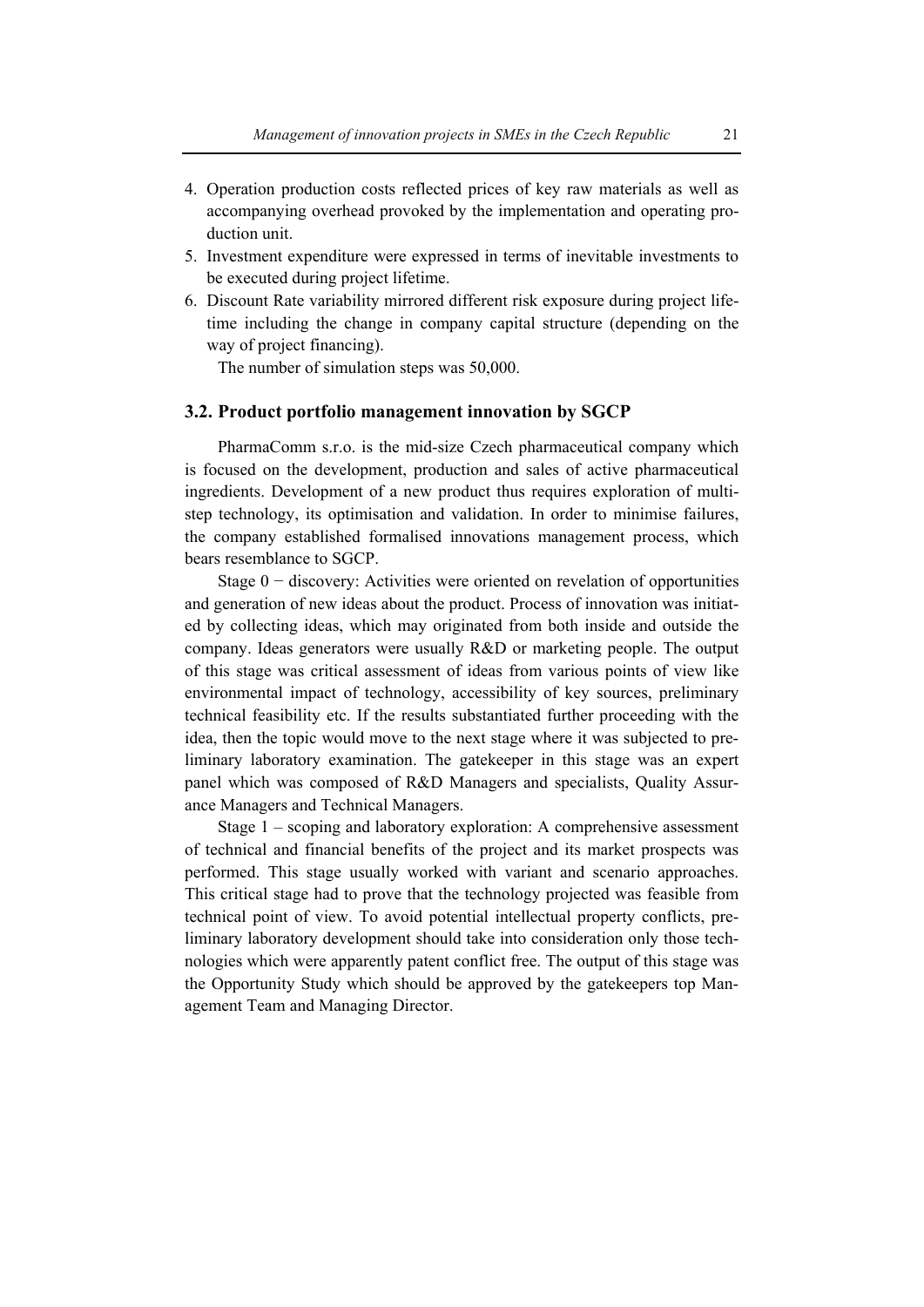Stage 2 − development: Development plans were transformed into concrete deliverables. Plans were broken down into several phases, each of them was substantiated by comparison with predefined milestones. Technological development and engineering was performed in its full complexity including scale-up, technology placement, ancillary operation ensurance and pilot production tests. In addition to technological development, marketing, logistic, quality assurance, operating and especially financial plans were elaborated. Finally the test plans for the next stage were defined. The output of this stage was the Feasibility Study which should be approved by the gatekeeper Board of Directors.

Stage 3 − testing and validation: Testing and validation of processes were activities which were ranked among the most important ones. The purpose of this stage was to perform validation of the entire project including process and testing methodology validations. Both aforementioned types of validations were prerequisites for getting final approval from regulatory authorities. On top of that customer acceptance of the product and the economics of the project were subject to final verification. R&D and Quality assurance Directors had to put their fingers on consonance of project parameters with publically posted regulatory standards. These standards were addressed in Regulatory Bodies' guidelines (typically State Institute for Drug Control in Czech Republic – SUKL, and Food and Drug Administration in USA – FDA, and various Pharmacopoeias − European, US, Japanese Pharmacopoeia). The output of this stage was the validation report. Gatekeepers were R&D and Quality Assurance Directors.

Stage 4 − final audits of the process: Final audits of the process were critical milestones which qualify the process for commercialisation. Successful passing these audits was a precondition for product commercialisation; otherwise the company was not allowed to put the product on the market. The audits were focused on several key topics like:

Health and safety where the audit was performed by Regional Hygienic Station which had to confirm that new technology was safe.

Environmental compliance meant that technology from environmental point of view should comply with 2008/01/ES or its Czech equivalent 76/2002 Sb. When implementing new technology, companies had to submit updated version of so called Integrated Prevention and Pollution Control (IPPC). Approval was granted by a Regional Office which judged whether Best Available Technology (BAT) was actually used and environmental pollution was within prescribed limits.

Compliance with Quality Assurance Standards – this was the most challenging part of the approval process. Auditors examined whether there was a compliance of company Quality Assurance System with codified standards as well as principles of Good Manufacturing Practice (GMP) were actually applied on new technolo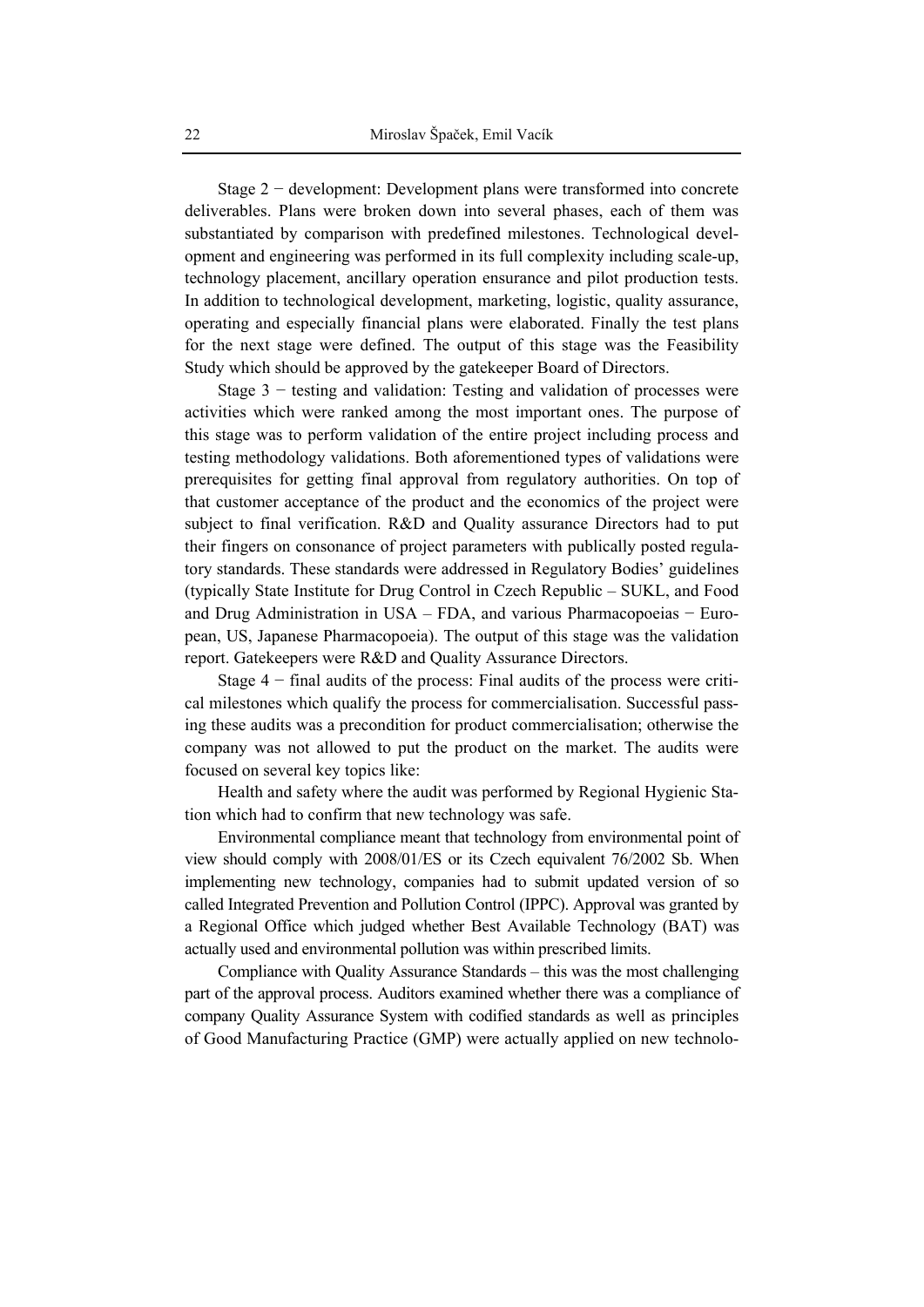gy at full scope. If the company failed to meet GMP standards, then the company would be prevented from the production of pharmaceuticals. Gatekeepers were both internal and external auditing bodies like internal company audit, State Institute for Drug Control (SUKL), Food and Drug Administration (FDA), Regional Hygienic Station or Regional Office. Internal mangers were responsible for company preparedness for final "sharp" audit while external regulatory body auditors had an integral authority to grant a final approval which enabled the company to market the product.

Stage 5 – Launch of innovative product: Any pharmaceutical product had to be registered by customers who eventually took charge of the registration of the product with respective national health authorities. Therefore it was necessary to provide customers with full support. To speed up registration process, it was necessary to provide customers with maximum available data so that the customer might avoid redundant work. Unless registration process was completed commercial production couldn´t be started. Therefore it was an intention of the producer to be conducive to the customer and it was of advantage if both made joint effort to commercialise the product in shortest possible time. From the legal point of view it was necessary to execute all the sales contracts, arrange for logistics, etc. Gatekeepers were internal company managers who were responsible for smooth cooperation with the customer as well as for putting all the technicalities into effect.

## **3.3. Innovation projects PIR**

Even if there was no established methodology for PIR implementation in SMEs, many companies preferred having a PIR methodology in place. Effectiveness of PIR was exemplified by the case taken from machinery industry.

The owners of mid-size Czech Machinery Company decided to upgrade technological processes and thus boost company effectiveness by means of construction of integrated production unit for the production of components for cranes. Inherent part of the project was the installation of a welding robot. Robot was designed to weld simple machinery parts like rolled steel joists, square tubes, etc. Such a robot was usually one-purpose apparatus with low flexibility. The objectives tied with the implementation of the robot consisted in rapid increase in quality of welds and their checking by RTG rays. The purchase of the robot was subsidized by the donation at 5.7 M CZK. As key variables, which might have decisive impact on the effectiveness of this project were set:

- Product prices namely increase in revenues after putting robot in operation.
- Utilisation of working capacity of the robot.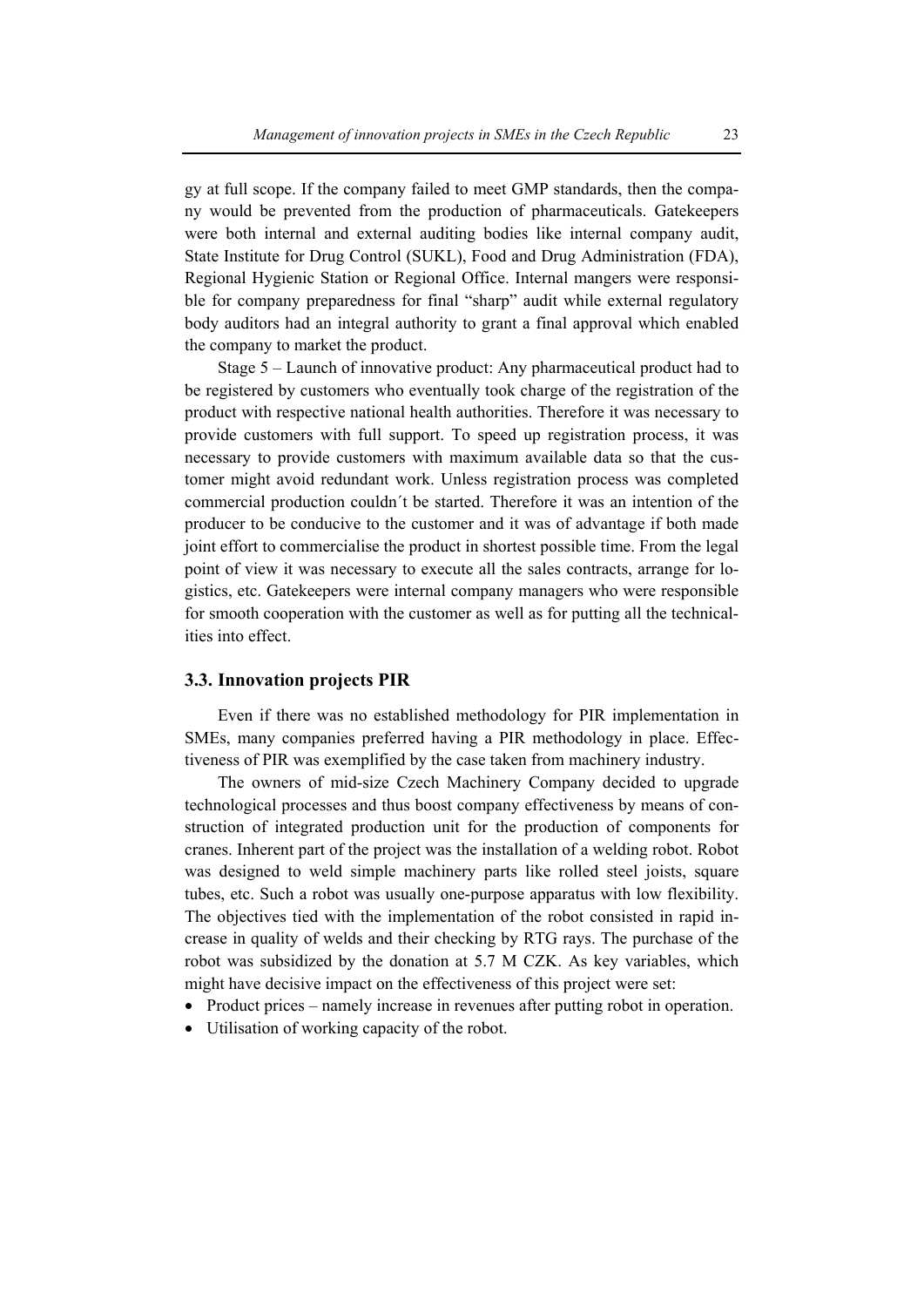- Prices of key inputs especially iron and steel joists.
- Investment costs to be estimated at 19 M CZK.
- Discount rate  $8\%$ .
- Life time of the project  $-5$  year.

Net present value (NPV) and Internal rate of return (IRR) were chosen as criteria for project evaluation. Similarly payback period from discounted and non-discounted cash flow were chosen as supportive criteria. Another relevant parameters as sales, material costs, efficiency of facility and investment costs were subjected to post audit analysis. Table 2 shows key criteria which were assumed in pre-investment phase.

**Table 2.** Financial criteria of the project "welding robot"

|                | <b>NPV</b>   | IRR           | Payback             | Payback  |
|----------------|--------------|---------------|---------------------|----------|
|                | (thous. CZK) | $\frac{1}{2}$ | $(non-DCF)$         | DCF      |
| Assumed values | 27,310       | ◡             | $\sim$ $\sim$<br>٠. | 0 כ<br>∼ |

As far as the outcomes of PIR are concerned Table 3 shows comparison of assumed and actual parameters of the project "welding robot".

**Table 3.** Assumed and actual values of key parameters of the project "welding robot"

|                | <b>Sales</b><br>(thous.<br>CZK) | Material costs<br>$-thous. CZK)$ | Efficiency of facilities<br>(number of defect free)<br>welds) | Investment costs<br>$-thous. CZK)$ |
|----------------|---------------------------------|----------------------------------|---------------------------------------------------------------|------------------------------------|
| Actual values  | 22,800                          | 14.750                           | 68%                                                           | 21.300                             |
| Assumed values | 39.900                          | 25.835                           | 98%                                                           | 19.000                             |

# **4. Results, discussion and limitation of the research**

## **4.1. Risk analysis of the investment project by support of MC analysis**

Despite to risk exposition it was recommended to execute the Photovoltaic PowerStation project. The stress-test showed that the NPV was significantly sensitive to investment costs. The second risk factor to be treated was the solar panels efficiency. It was proven that probability of minimal levels of criterion risk parameters was above 68%. Figure 1 shows probability distribution of NPV of Photovoltaic PowerStation.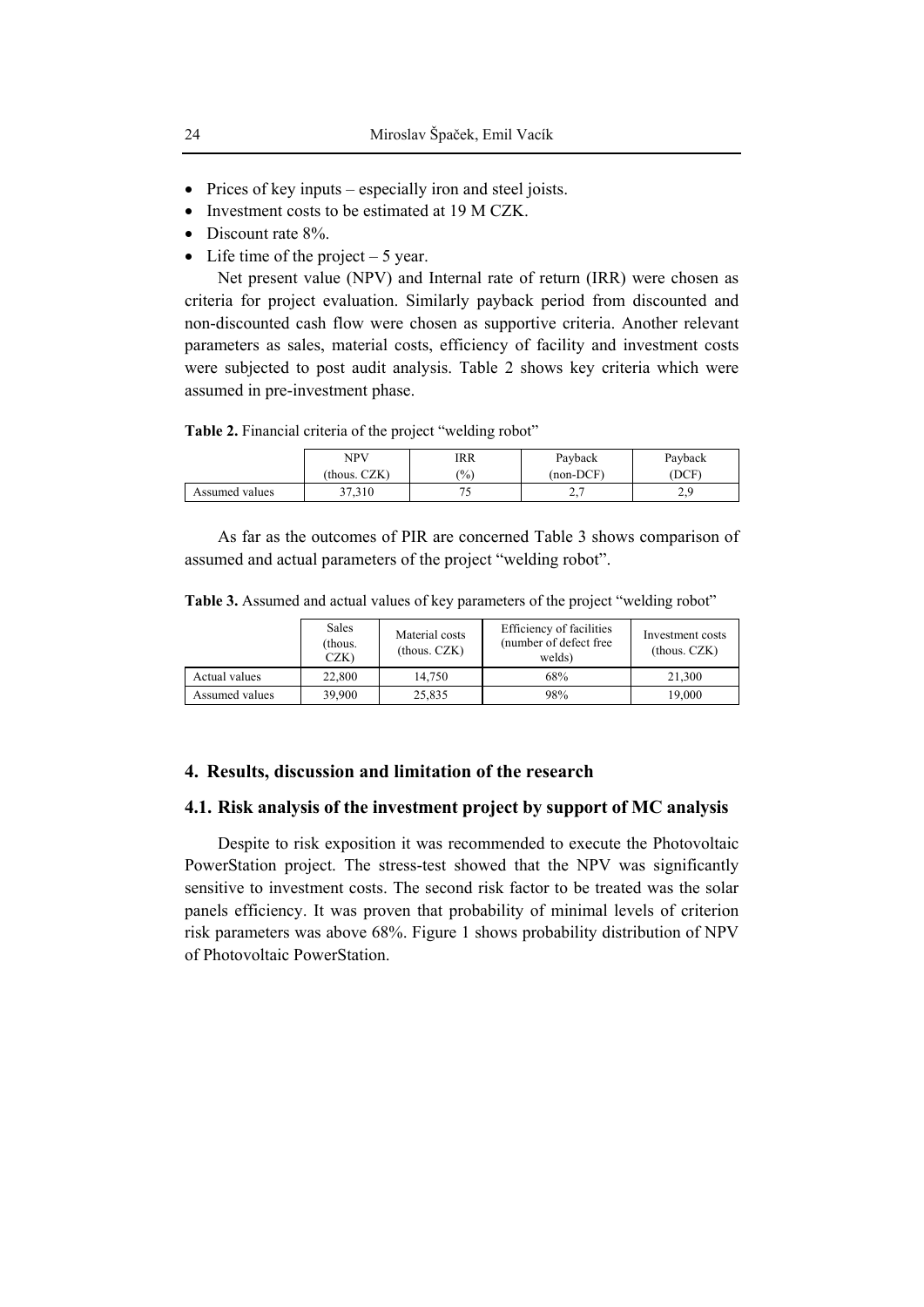

**Figure 1.** Probability distribution of NPV of photovoltaic PowerStation

As it is evident from Figure 1, the distribution is quite symmetric and fits normal distribution. As far as the economic effectiveness of the project is concerned, there is slightly more than 68 % probability that the project will be effective (NPV  $>$  0). Figure 2 shows probability distribution of IRR of Photovoltaic PowerStation.

**Figure 2.** Probability distribution of IRR of photovoltaic PowerStation



As contrasted to Figure 1 NPV probability distribution the IRR distribution fits gamma distribution (see Figure 2). In accordance with previous findings economic effectiveness also exceeds 68 % (IRR > DR, that is company discount rate including unsystematic risk premium).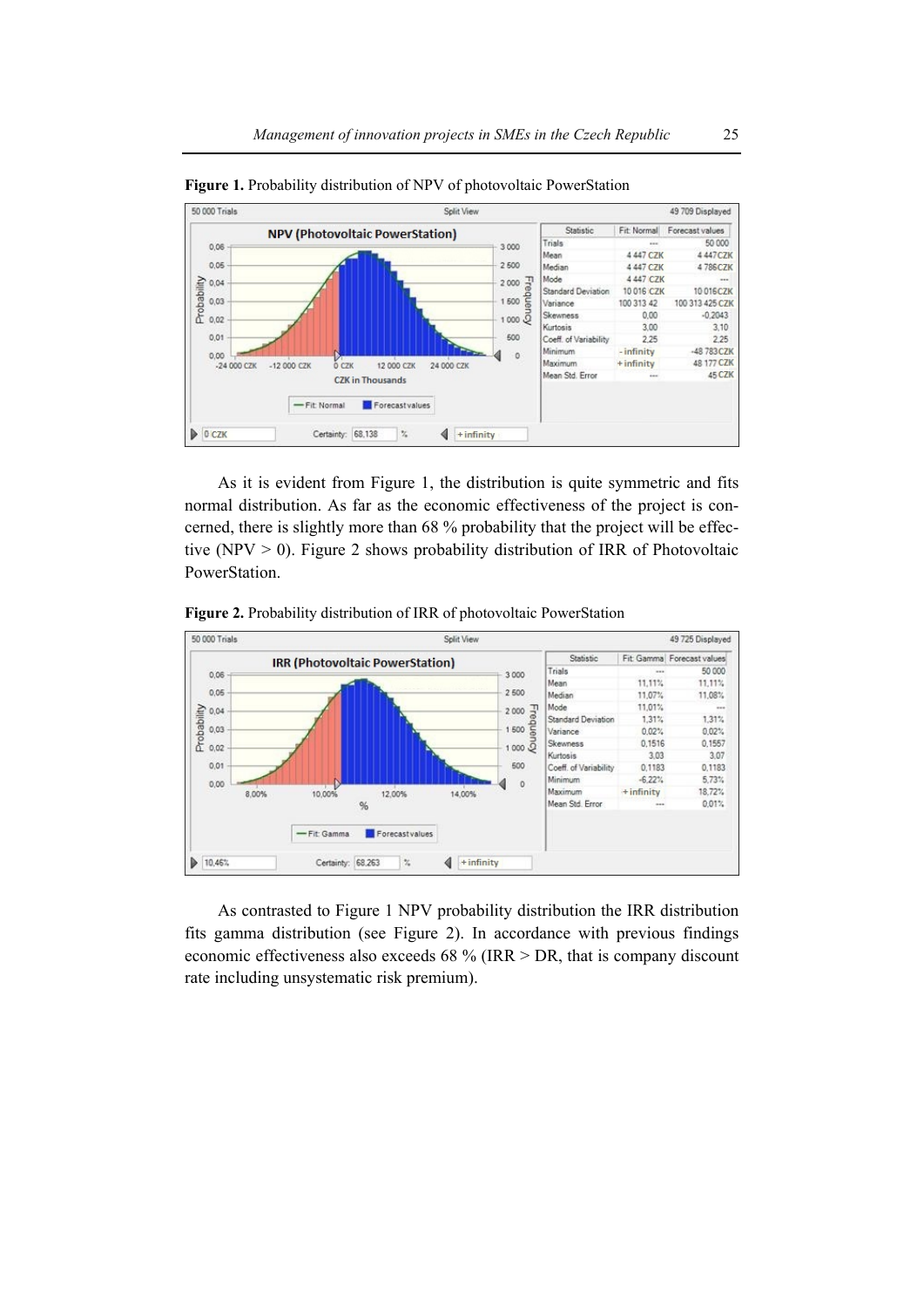## **4.2. Product portfolio management innovation by SGCP**

In view of the fact that over past decade the company didn't have strategic plan which would support innovations, the company didn't have any new product in the pipeline. At these circumstances external investors were unwilling to bid more than 1 M Euro for PharmaComm. It was necessary to look for appropriate tools which would help over next three years increase company value to be close to the level expected by current owners (4.8 M Euro). In this context company assessed innovations as the most efficient leverage to company value generation. Due to consistent fulfilment of research strategic goals, the company PharmaComm completed reengineering of its product portfolio. Thanks to this approach entire product's life-cycle could be observed and managed. The highest value drivers had become four products which were still under development. From aforementioned dependence between the number of new products in the pipeline and company market price could be deduced, that the very innovative potential was highly evaluated by the investors.

# **4.3. Innovation projects PIR**

Standard evaluation criteria used in PIR analysis were (1) Comparison of assumed and actual values, (2) Contingency plans, (3) Analysis of successes and failures, (4) Set of recommendation for modification of the project, (5) Set of recommendation for upcoming projects, (6) Contribution to PIR methodology. This PIR evaluation process was described by Špaček (2009).

Comparison of assumed and actual values indicated several fundamental deviations which in practice resulted in manual adjustement of technical parameters of the robot.

Contingency plans consisted in the proposal of six version of controlling software, which, with the support of operator, coped with the welding of non- -standard input material.

Analysis of successes and failures came to conclusion that the project didn't fulfil objectives which were set down prior to putting project into effect. Maximum efficiency achieved was 68% only. Moreover part of the welds had to be welded manually. Non-standard production required almost permanent manual intervention in technology and breaking down the production into four product classes which were distinguished by the amount of reprocessing work.

Set of recommendation for modification of the project consisted in redefinition of supply chains and contracts closing process. The aim was to contract for such an input material which met very demanding criteria for low dimension tolerance.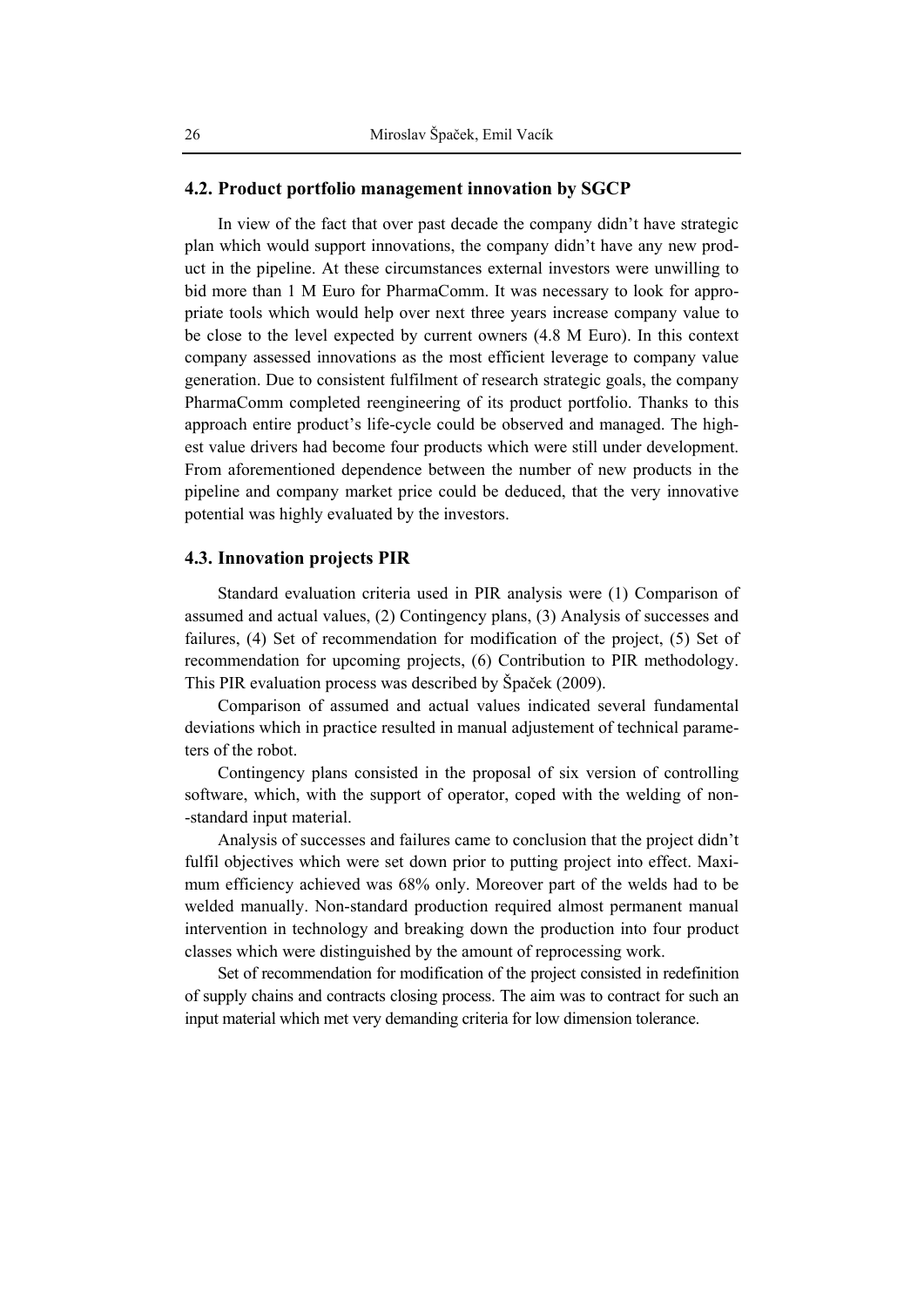Set of recommendation for upcoming projects said that for projects to be under preparation it was inevitable to place emphasis on risks connected with quality of supplies. Thorough evaluation of supplier quality systems should be also mandatory. The facility had to have such parameters which ensure problem- -free processing of input materials. In this respect it was recommendable to evaluate flexibility of facilities and make decision on the purchase of more costly but more flexible facilities to be able to process material within wider tolerance.

#### **4.4. Limitation of the research**

The limitation of done research emerged from the nature of SMEs. At the beginning of the research it is necessary to take into account the resource limitation, limited possibilities to create reserves, time shortage by decision making procedures, limited staff for analytical processes, and keeping necessary flexibility of strategy and risk mitigation. As a certain limitation the character of chosen projects could be taken. Transferability of the outputs of the research is always limited by management's attitude, risk appetite and high vulnerability to the changes in company's environment.

# **Conclusions**

Companies can boost their competitive position through capturing larger market share for innovative products, grabbing quite new businesses with innovative products and diversification of company's product portfolio. Efficient innovation management shall be thus generally considered underlying factor of sustainable company value creation. To outplay competitors managements are looking for tools which help them both speed up innovation process and find such attributes of innovation which generate higher value for customers.

The decision puzzle for the management of the Photovoltaic PowerStation project was, if it should be accepted or rejected. From the available information there was not clear, how the risk could influence the expected value of the project. Base on done MC simulation it was finally decided despite to risk exposition to execute the Photovoltaic PowerStation project.

On the example of mid-size Czech pharmaceutical company it was shown how implementation of formal strategic management of product portfolio enabled to trigger market value growth of the company and hereby the rise of investors' interest to invest in the firm stake. As a methodology for innovation management in the company, SGCP approach was used after it had been adapted to specific company environment. The paradigm of Roberts' model of SGCP was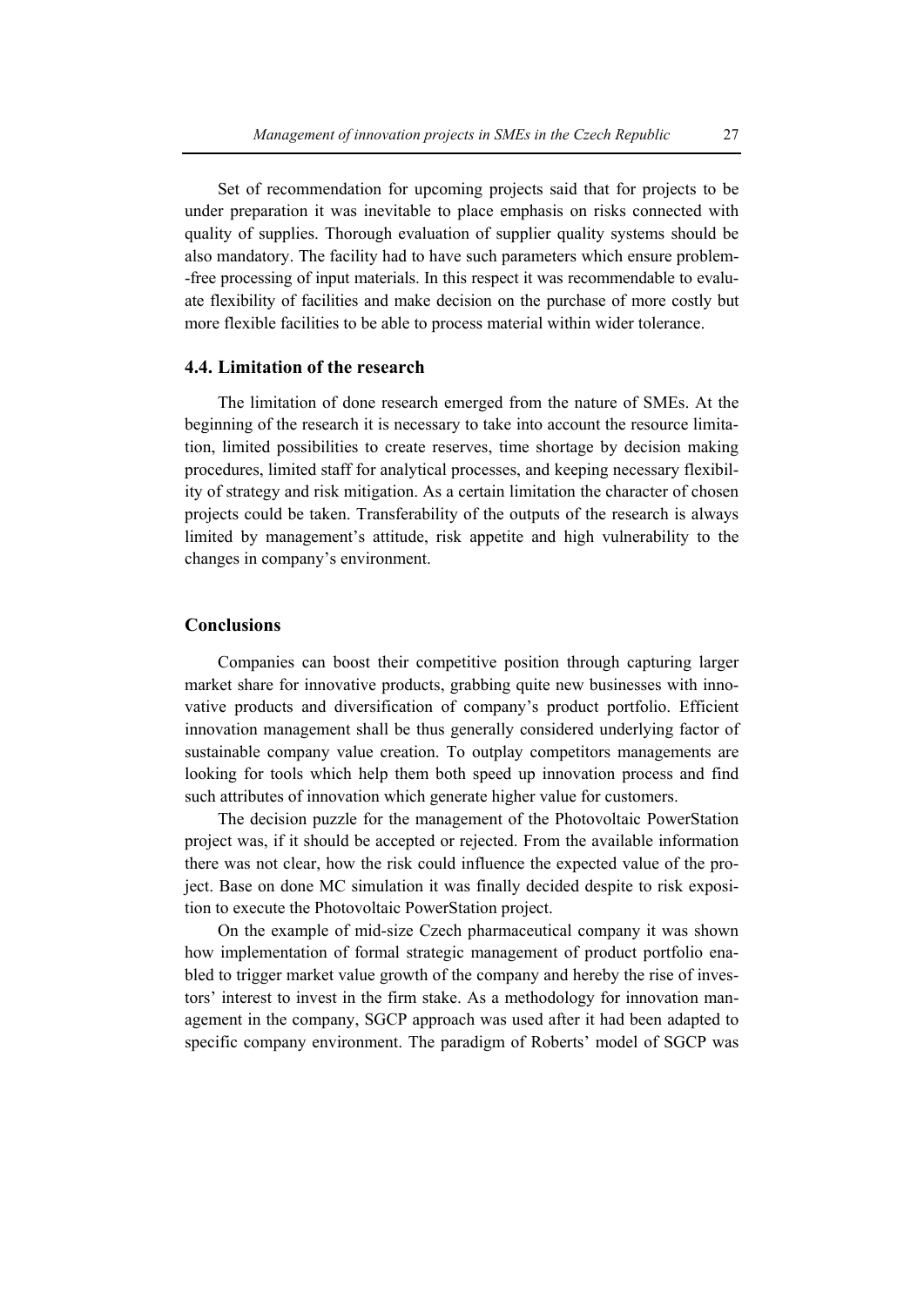proven to fit in well with the innovation process in middle-size pharmaceutical business. One of the most significant reason for opting for Roberts' model rather than for Cooper´s one was that the former reinforces idea generation phase [Roberts 2007]. Basic requirement for the elaboration of this case study was knowledge of internal sensitive data, according to which it became possible to compare calculated market value of the company with real proposals from investors.

Done PIR proved that there was a difference between assumed values and actual values. Efficiency of the welding robot was approx. 50% shortly after the robot installation. Lower efficiency of the robot could be ascribed to both steel joist parameters fluctuation and strict demand of the robot for the accuracy of dimensions of the material to be welded. Contribution to PIR methodology implied that using one scenario approach was insufficient and it was inevitable to extend risk analysis by taking alternative scenarios of business environment development into consideration. The main conclusion which was deduced by the company experts from the PIR, was that the company should significantly improve its investment project management especially in terms of more sorrow screening of technical parameters of prospective investments.

The aim of this paper is to demonstrate that even SMEs can effectively apply sophisticated innovation management processes like SGCP as well as more advanced approaches to the evaluation of innovation project effectiveness like, MC simulation or PIR. As a matter of principle all the methods in question were simplified so as to be suitable to SMEs condition. Feasibility of using these approaches in SMEs was validated on the pattern of mid-size Czech chemical, pharmaceutical, energy and machinery companies. The chosen pattern has proven that the developed implementation models can be applied on large scale in the SMEs. Particularly not in one branch only, but according to the type of solved problems. The methodology is implementable in managerial practice, grasped by top and middle management of SMEs.

# **Acknowledgement**

This paper was published with the support of internal grant agency program IGA2 IP 304015 at Faculty of Business Administration, University of Economics in Prague.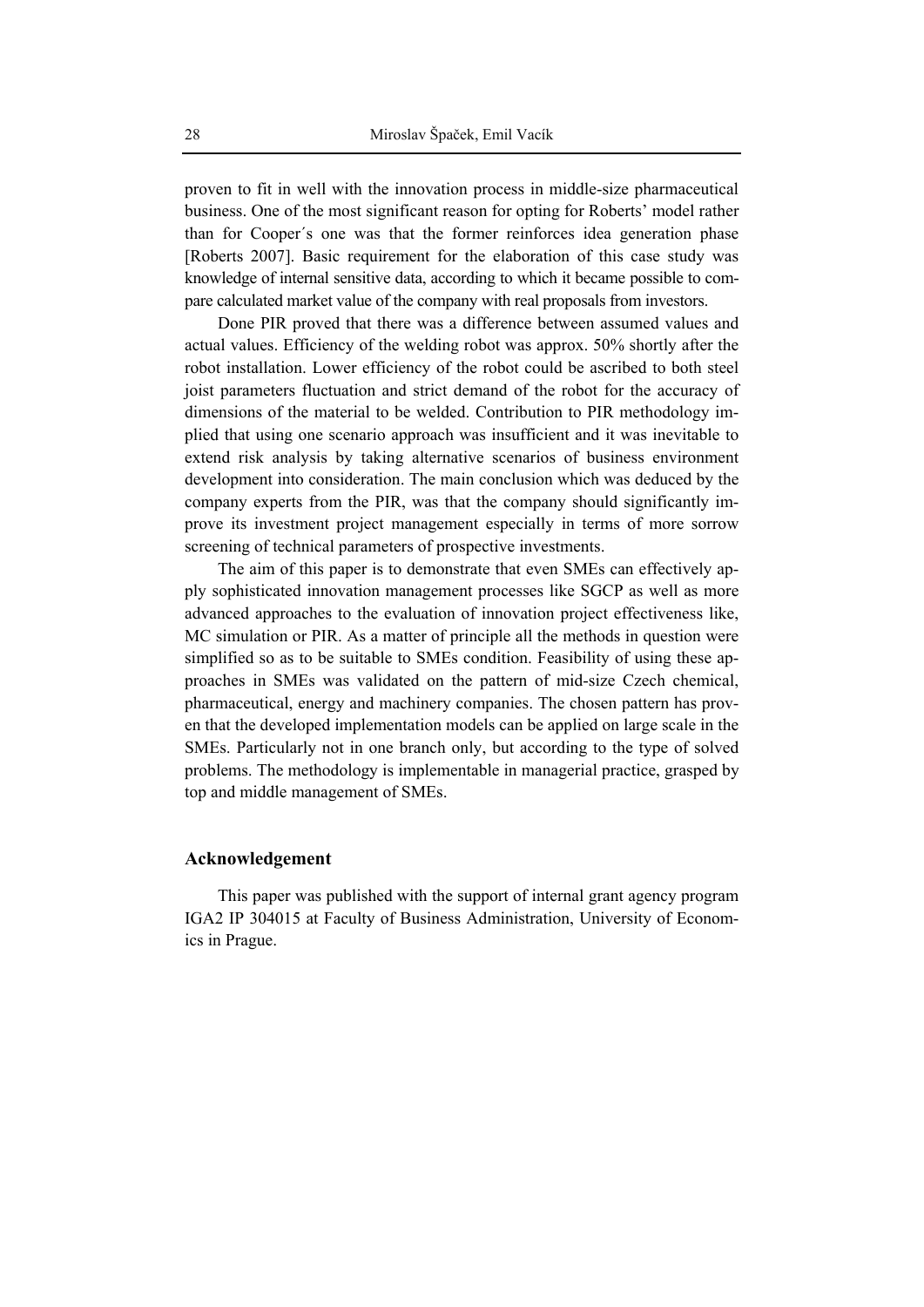#### **References**

- Ates A., Garengo P., Cocca P., Bititci U. (2013): *The Development of SME Managerial Practice for Effective Performance Management*. "Journal of Small Business and Enterprise Development", Vol. 20(1), pp. 28-54.
- Barringer B.B., Gresock A.R. (2008): *Formalizing the Front-End of the Entrepreneurial Process Using the Stage-Gate Model as a Guide*. "Journal of Small Business and Enterprise Development", Vol. 15(2), pp. 289-303.
- Bobůrková E. (2009): *Super výdělek ze slunce*. "Ekonom", nr 26- 27, p. 30-31.
- Cooper R.G. (1986): *Winning at New Products*. Addison Wesley, Reading, MA.
- Cooper R.G. (1990): *Stage-Gate Systems: A New Tool for Managing New Products*. "Business Horizons", Vol. 33(3), pp. 44-54.
- Cooper R.G. (2008): *Perspective: The Stage*‐*Gate® Idea*‐*to*‐*Launch Process − Update, What's New, and NexGen systems*. "Journal of Product Innovation Management", Vol. 25(3), pp. 213-232.
- Cooper R.G., Edgett S.J., Kleinschmidt E.J. (2002): *Optimizing the Stage-Gate® Process: What Best Practice Companies are Doing (Part One)*. "Research Technology Management", Vol. 45(5), pp. 21-27.
- Damodaran R. (2015): *Local Businesses Can Compete with Global Firms*. "New Straits Times" July 13, No. 4.
- Donath B. (2001): *Big-Time Product Development for Small Biz*, "Marketing News". Vol. 35(15), 7
- Downs P.W., Kondolf G.M. (2002): *Post-Project Appraisals in Adaptive Management of River Channel Restoration*. "Environmental Management", Vol. 29, No. 4, pp. 477-496.
- Drucker P.F. (2008): *The Essential Drucker*. Reissue edition, Harper Business, New York
- Fotr J., Švecová L., Špaček M. (2009): *Postaudits as a Tool of Learning*. "Ekonomický časopis", Vol. 577 (7), pp. 633-652.
- Frank H., Roessl D. (2015): *Problematization and Conceptualization of "Entrepreneurial SME Management" as a Field of Research: Overcoming the Size-Based Approach*. "Review of Managerial Science", Vol. 9(2), pp. 225-240.
- Howieson J., Lawley M., Selen W. (2014): *New Product Development in Small Food Enterprises*. "Journal of New Business Ideas & Trends", pp. 11-26.
- Koller G. (2005): *Risk Assessment and Decision Making in Business and Industry. A Practical Guide*. Second Edition, Chapman & Hall − CRC Press, London.
- Ladzani W., Smith N., Pretorius L. (2010): *The Impact of Leadership and Strategic Planning on Management Performance of SME's in the Built Environment*. ICSB World Conference Proceedings, June 24-27, Cincinnati, Ohio, pp. 1-27.
- Leithold N., Haase H., Lautenschläger A. (2015): *Stage-Gate for SMEs: A Qualitative Study in Germany*. "European Journal of Innovation Management", Vol. 18(2), pp. 130-149.
- Liu H.T., Liu C. (2006): *Valuation of SME's Innovation Investment through Real Options Method*. "Proceedings of the 8<sup>th</sup> West Lake International Conference on SMB", pp. 1342-1345.